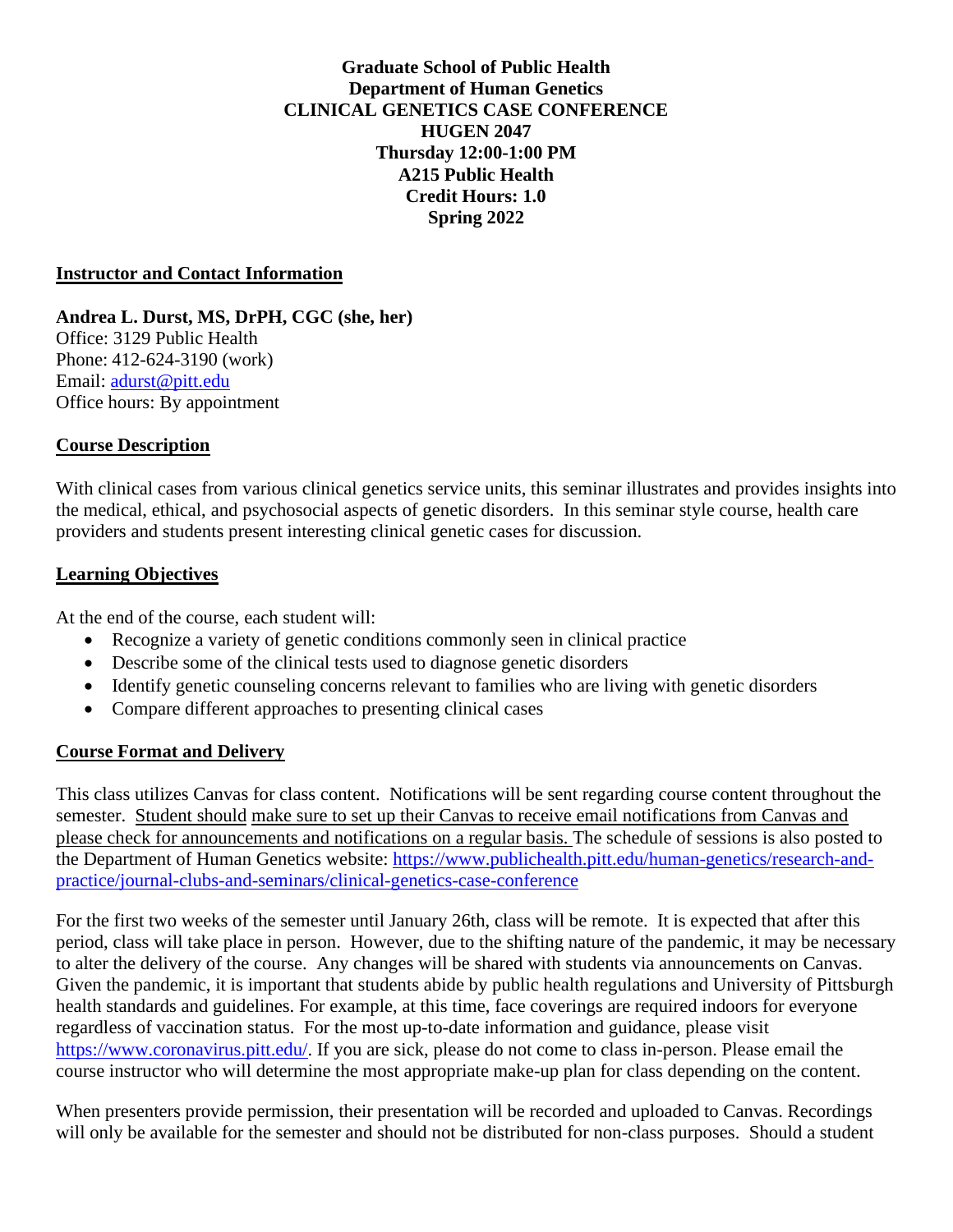not be able to attend class, the recordings can be viewed at a later date.

# **Required Texts**

None

## **Requirements**

Second year genetic counseling students are required to present a clinical case of their choice. We as that if possible, please turn on your camera during your presentation. They will complete a self-assessment of their presentation and will be provided with a rubric to facilitate this process. *The self-assessment will be due no later than one week after the presentation. Please upload the completed rubric for the self-assessment to Canvas*.

All other students will be required to submit a document describing six concepts they learned from the presentations during the semester. The description of each concept can be brief and comprised of a sentence or two. This document is due by December 14, 2021. *Please upload the document to Canvas*.

When the University is holding classes in person, all registered students and genetic counseling students are required to attend in-person in order to be counted as present for the week. You will be counted as absent even if you are on the zoom call. Exceptions to this attendance rule will only be made when a student is not able to attend due to illness or other circumstances pre-approved by the course instructor (for example, a rotation outside of Pittsburgh).

## **Student Performance Evaluation and Grading**

For the second year genetic counseling students, grading is based on the completion of the self-assessment presentation document and attendance. For all other students, grading is based on the completion of the document describing six concepts and attendance. When there are 3 or more unexcused absences, a NC (no credit) grade will be given. An online sign-in sheet will be available each week in Canvas between 11am and 2pm to document attendance.

## **Academic Integrity**

All students are expected to adhere to the school's standards of academic honesty. Cheating/plagiarism will not be tolerated. The Graduate School of Public Health's policy on academic integrity, which is based on the University policy, is available online in the Pitt Public Health Academic Handbook [www.publichealth.pitt.edu/home/academics/academic-requirements.](https://na01.safelinks.protection.outlook.com/?url=http%3A%2F%2Fwww.publichealth.pitt.edu%2Fhome%2Facademics%2Facademic-requirements&data=01%7C01%7CRobin.Leaf%40pitt.edu%7Cd2b682f8df1344a1488b08d5f7078713%7C9ef9f489e0a04eeb87cc3a526112fd0d%7C1&sdata=6ufA2nSlUetTPqxC3zE70WlE7mLMvNKznCNB7nQHwj0%3D&reserved=0) The policy includes obligations for faculty and students, procedures for adjudicating violations, and other critical information. Please take the time to read this policy.

## **Accommodation for Students with Disabilities**

If you have a disability for which you are or may be requesting an accommodation, you are encouraged to contact both your instructor and Disability Resources and Services, 140 William Pitt Union, 412-648-7890 as early as possible in the term.

A comprehensive description of the services of that office can be obtained at [www.drs.pitt.edu.](http://www.drs.pitt.edu/)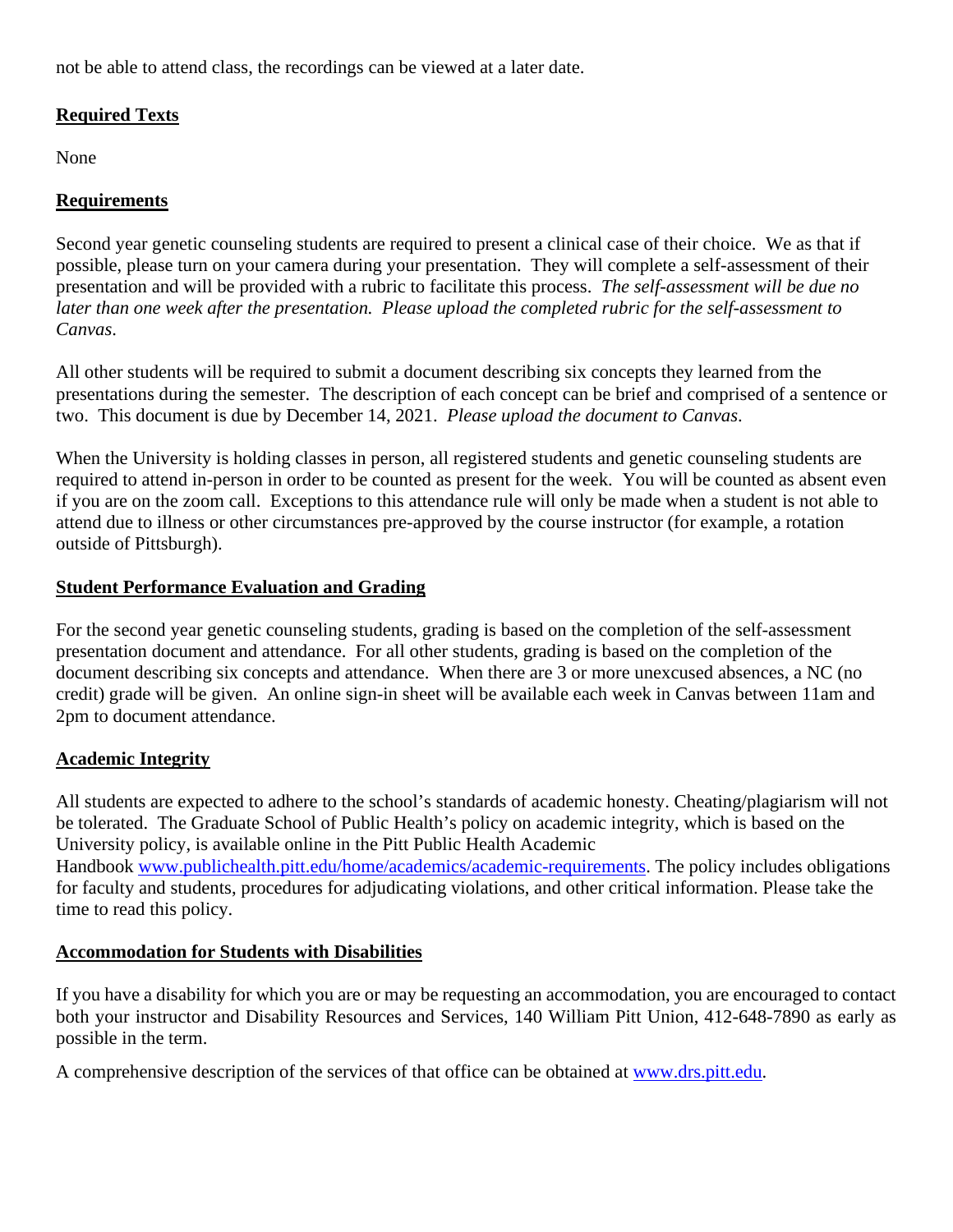# **Sexual Misconduct, Required Reporting and Title IX Statement**

The University is committed to combatting sexual misconduct. As a result, you should know that University faculty and staff members are required to report any instances of sexual misconduct, including harassment and sexual violence, to the University's Title IX office so that the victim may be provided appropriate resources and support options. What this means is that as your professor, I am required to report any incidents of sexual misconduct that are directly reported to me, or of which I am somehow made aware.

There are two important exceptions to this requirement about which you should be aware:

A list of the designated University employees who, as counselors and medical professionals, do not have this reporting responsibility and can maintain confidentiality, can be found here: <https://www.diversity.pitt.edu/civil-rights-title-ix/make-report/report-form>

An important exception to the reporting requirement exists for academic work. Disclosures about sexual misconduct that are shared as part of an academic project, classroom discussion, or course assignment, are not required to be disclosed to the University's Title IX office.

If you are the victim of sexual misconduct, Pitt encourages you to reach out to these resources:

Title IX Office: 412-648-7860

SHARE @ the University Counseling Center: 412-648-7930 (8:30 A.M. TO 5 P.M. M-F) and 412-648-7856 (AFTER BUSINESS HOURS)

If you have a safety concern, please contact the University of Pittsburgh Police, 412-624-2121. Other reporting information is available here: [https://www.diversity.pitt.edu/civil-rights-title-ix](https://www.diversity.pitt.edu/civil-rights-title-ix-compliance/make-report)[compliance/make-report](https://www.diversity.pitt.edu/civil-rights-title-ix-compliance/make-report)

# **Diversity Statement**

Pitt Public Health Diversity Statement | Effective Academic Year 2021‐22

The University of Pittsburgh Graduate School of Public Health considers the diversity of its students, faculty, and staff to be a strength and critical to its educational mission. Pitt Public Health is committed to creating and fostering inclusive learning environments that value human dignity and equity and promote social justice. Every member of our community is expected to be respectful of the individual perspectives, experiences, behaviors, worldviews, and backgrounds of others. While intellectual disagreement may be constructive, no derogatory statements, or demeaning or discriminatory behavior will be permitted.

If you feel uncomfortable or would like to discuss a situation, please contact any of the following: the course director or course instructor;

- the Pitt Public Health Associate Dean responsible for diversity and inclusion;
- the University's Office of Diversity and Inclusion at 412-648-7860 or
- <https://www.diversity.pitt.edu/civil-rights-title-ix/make-report/report-form> (anonymous reporting form)

# **Copyright Notice**

Course material may be protected by copyright. United States copyright law, 14 USC section 101, et sec., in addition to University policy and procedures, prohibit unauthorized duplication or retransmission of course materials. See [Library of Congress Copyright Office](http://www.copyright.gov/) and the [University Copyright Policy.](https://www.policy.pitt.edu/cs-03-copying-copyrighted-material-formerly-10-04-01)